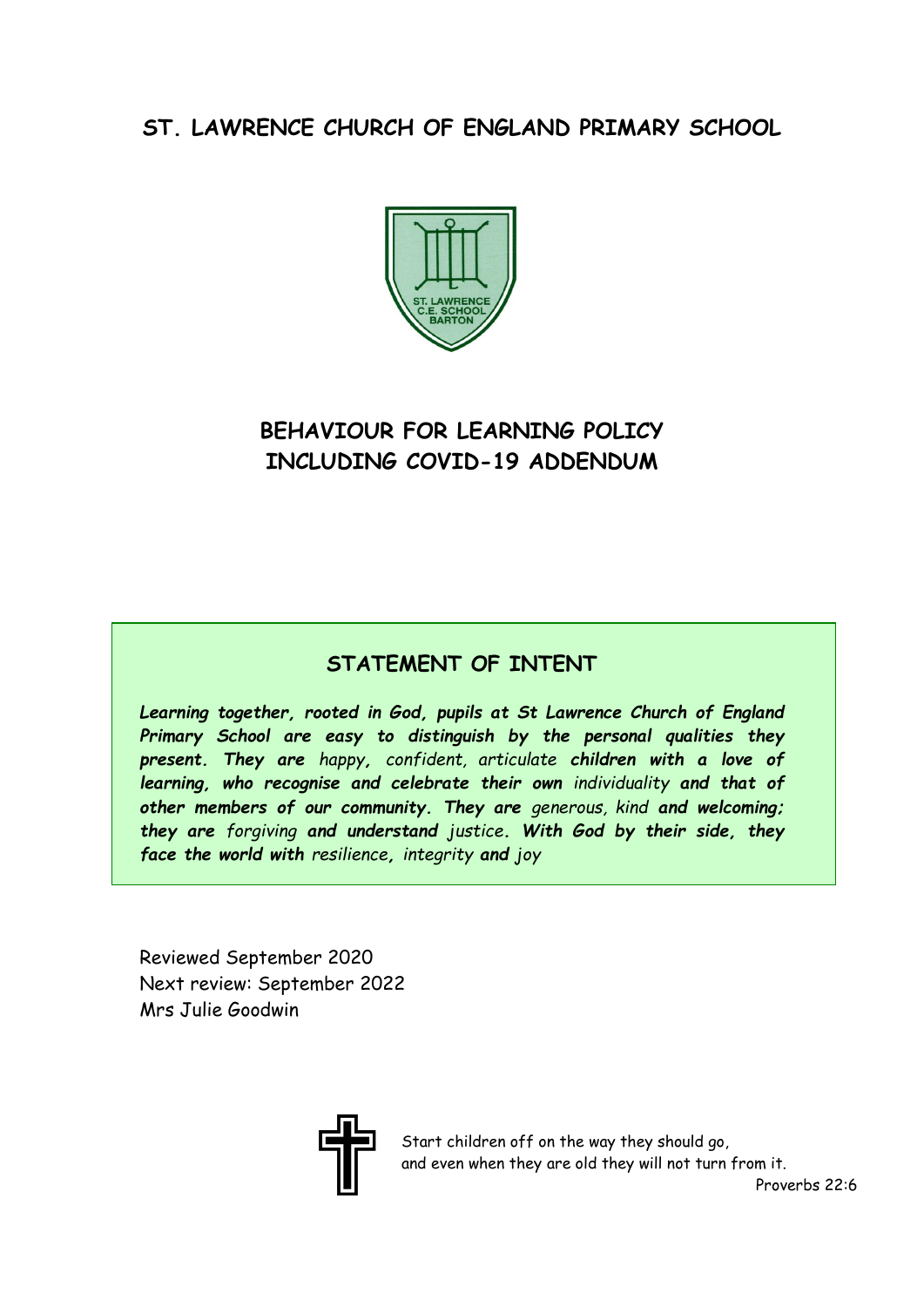The bible tells us that we are all "children of God" (John 1:12). As such, we consider every member of our school community to be part of our school family - a family that works together to provide a school environment that is safe, supportive, happy and stimulating. An environment that allows children to flourish. In order to ensure that this is so, we have introduced a policy with set procedures to create a calm, secure and happy working environment for all. The policy has been written in consultation with governors, staff and pupils and follows the Lancashire County Council publication *Behaviour Policy Guidance for School publication and has been adjusted in light of Covid-19 (see Covid-19 Addendum).* 

# **AIMS**

- To develop a Behaviour Policy, supported and followed by the whole school community parents, teachers, children and Governors – based on a sense of community and shared values.
- To reinforce safe practice around school and in class in light of Covid 19 so that our school family can feel safe
- To foster a caring, family atmosphere, in which teaching and learning can take place in a safe and happy environment.
- To teach moral values and attitudes as well as knowledge and skills. (This will promote responsible behaviour, self-discipline, self-respect and respect for other people and property).
- To reinforce good behaviour, by providing a range of rewards for children of all ages and abilities, rather than simply to punish bad behaviour.
- To resolve behavioural problems in a caring and sympathetic manner as they occur, in the expectation of achieving an improvement in behaviour.
- To encourage children to adhere to the **school rules**:
	- We respect everything and everybody
	- We keep our hands and feet to ourselves.

# **HOME SCHOOL AGREEMENT**

Our Home School Agreement sets out, in general terms, how we expect our pupils to behave in school and on visits. All pupils are expected to behave according to the guidelines set out in the agreement.

*As a pupil I will do my best to:*

- *Work hard and try my best at all times*
- *Keep the school rules and my class rules*
- *Show care and consideration to others*
- *Show respect for other people and their property*
- *Keep the school tidy*
- *Be helpful*
- *Do any homework I am given and bring it into school on time.*

The Home School Agreement has been formulated with the safety and well-being of the children in mind, and to enable the school to function efficiently as a place of learning.

## **REWARDS AND INCENTIVES**

A major intent of this policy is to encourage pupils to exhibit good behaviour; this is reinforced with a system of praise and reward for all children.

The children are divided into Houses with siblings remaining in the same House. Children are awarded House Points for thoughtfulness, being helpful, good work, and so on. House points are counted at the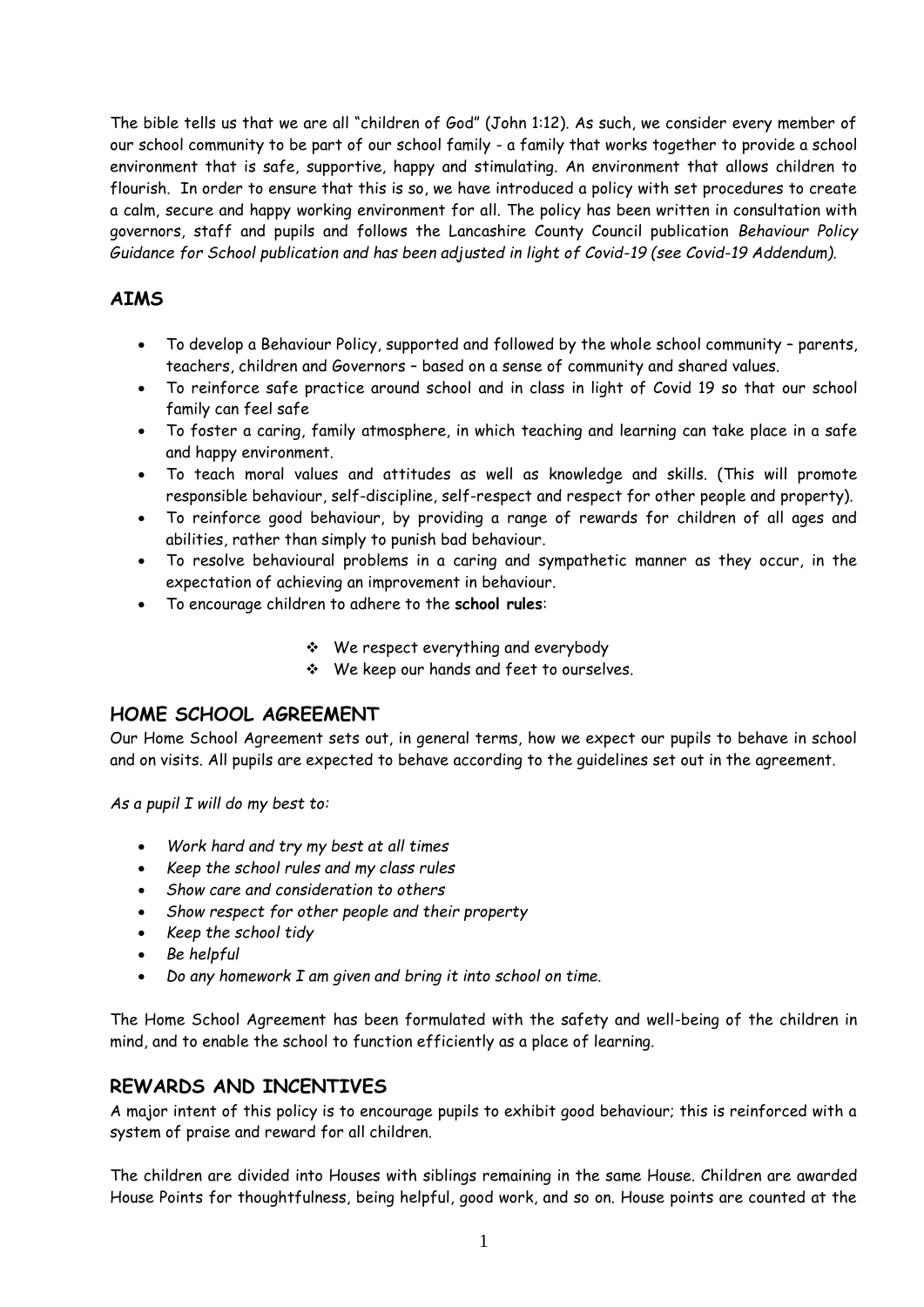end of the week, and the winning House announced in Family Worship. We hope that each member of a House will urge the others to try their best in every aspect of school life.

Reward stickers are given to younger children both for good or improved work and for behaviour and act as an incentive. In addition, each class teacher gives oral or written praise and has classroom reward systems.

Golden Time is our reward system for good behaviour and an opportunity to teach non-curricular topics. Children are given 10 minutes golden time at the beginning of every week and a further 10 minutes each day. Minutes may be deducted for poor behaviour to a maximum of 10 per day. Each child will therefore have a minimum of 10 minutes and a maximum of 60 minutes golden time on Friday afternoons.

Children's achievements both in and out of school are celebrated in Family Worship each Friday.

Most children respond to a positive approach where their efforts are acknowledged and make considerable efforts to improve their work and, when necessary, their behaviour.

#### **SANCTIONS**

The school recognises that some poor behaviour may be the result of unmet need or stress in a child's life and we will do all we can to identify such issues and provide appropriate support, including referral to outside agencies as needed. The COVID-19 pandemic will exacerbate the unmet needs of some children or their families as well as being a source of considerable stress to many. The school recognises the importance of listening and finding out why a child is misbehaving before taking action.

Minor breaches of discipline are dealt with by the class teacher, in a caring, supportive and fair manner, having regard to the age of the child.

Each case is treated individually. Generally, children are reminded that they are responsible for their own actions and that breaking rules has consequences.

Normal sanctions include an oral reprimand and reminder of expected behaviour, loss of free time (such as break times), loss of Golden Time minutes, loss of a special 'fun' activity, moving in class to sit alone, moving into another room, writing a letter of apology or loss of a responsibility.

If the unacceptable behaviour is persistent or recurring, parents become involved. Children might then be placed on a daily or weekly report system, with parents' support, to monitor their behaviour.

Major breaches of discipline such as physical assault, deliberate damage to property, stealing, leaving the school premises without permission, verbal abuse, refusal to work, and disruptive behaviour in class is dealt with by following the behaviour modification procedure below. Failure to improve at any stage leads automatically to the next stage; each stage is recorded by the school. The school will also consider whether the behaviour might be the result of unmet needs, in which case a multi- agency assessment should be considered.

This type of behaviour is very rare at Barton St Lawrence. When it does occur, it is the duty of the Headteacher to deal with it promptly, particularly if the problem persists.

## **BEHAVIOUR MODIFICATION POLICY**

At Barton St Lawrence CE Primary School, the majority of children behave well. There are, however, occasions when individual children exhibit behaviour that is unacceptable. As part of our Discipline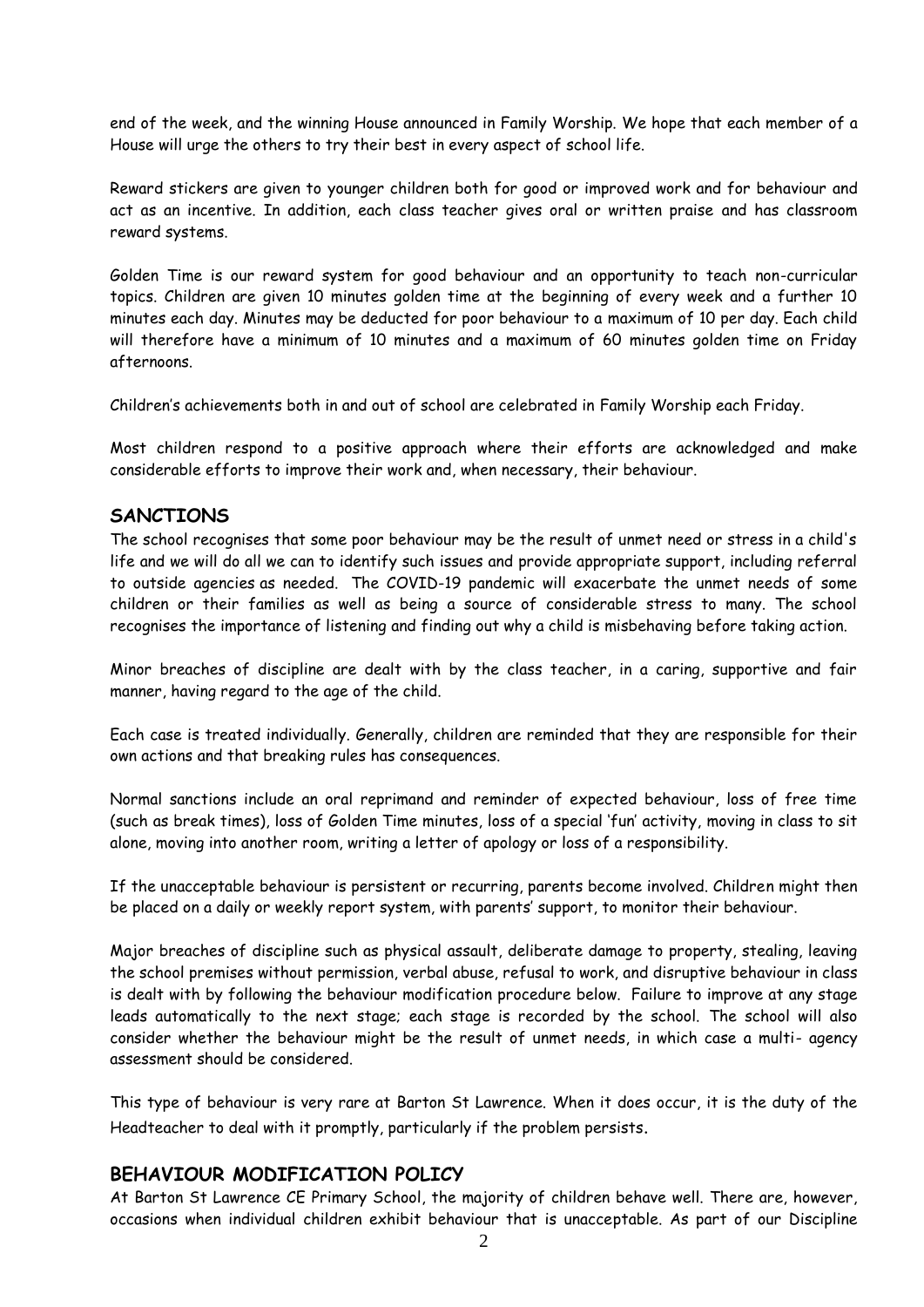Policy of rewards and sanctions, all staff use behaviour modification strategies to change an individual child's behaviour. Each child is unique, so we investigate the cause of the misbehaviour and apply an appropriate remedy. Various rewards are used to reinforce positive behaviour:

- change in classroom organisation
- using different resources
- rewards of stars/smiley faces on work, on charts and in special books
- use of special stickers for such things as listening, being kind, helpful, and so on
- commenting on a child's good behaviour to other children.
- showing achievements in Assembly
- involving parents at an early stage to co-operate on an action plan.

#### **PROCEDURES FOR DEALING WITH MAJOR BREACHES OF DISCIPLINE**

- An oral warning by the Headteacher concerning future conduct.
- Withdrawal from the classroom and/or playground for the rest of the day.
- A letter to (or informal meeting with) parents informing them of their child's unacceptable behaviour.
- A formal meeting with parents, at which a warning is given about further sanctions, unless there is an improvement in the child's behaviour.
- If the problem is severe or recurring, exclusion procedures are implemented after consultation with the Governing Body.
- A case conference with parents.
- Permanent exclusion, after consultation with the Governing Body
- Parents have the right of appeal to the Governing Body against any decision to exclude their child.

NB: A particularly serious problem could result in suspending the normal procedure and a child being taken home straight away.

#### **PREVENTING BULLYING**

This section should be read in conjunction with the school's anti-bullying policy.

#### **What is Bullying?**

Bullying is behaviour by an individual or group, repeated over time, that intentionally hurts another individual or group either physically or emotionally. Bullying can take many forms (for instance, cyberbullying via text messages or the internet), and is often motivated by prejudice against particular groups, for example on grounds of race, religion, gender, sexual orientation or because a child's home life different to his/her peers for example because of caring responsibilities. It might be motivated by actual differences between children, or perceived differences. Stopping violence and ensuring immediate physical safety is obviously a school's first priority but emotional bullying can be more damaging than physical; teachers and schools have to make their own judgements about each specific case.

A school's response to bullying should not start at the point at which a child has been bullied. At Barton St Lawrence, we have developed a more sophisticated approach in which school staff proactively gather intelligence about issues between pupils that may provoke conflict and develop strategies to prevent bullying occurring in the first place. Good home-school links help us to implement this. This might involve talking to pupils about issues of difference, perhaps in lessons, through dedicated events or projects, or through assemblies. Staff themselves will be able to determine what will work best for their pupils, depending on the particular issues they need to address.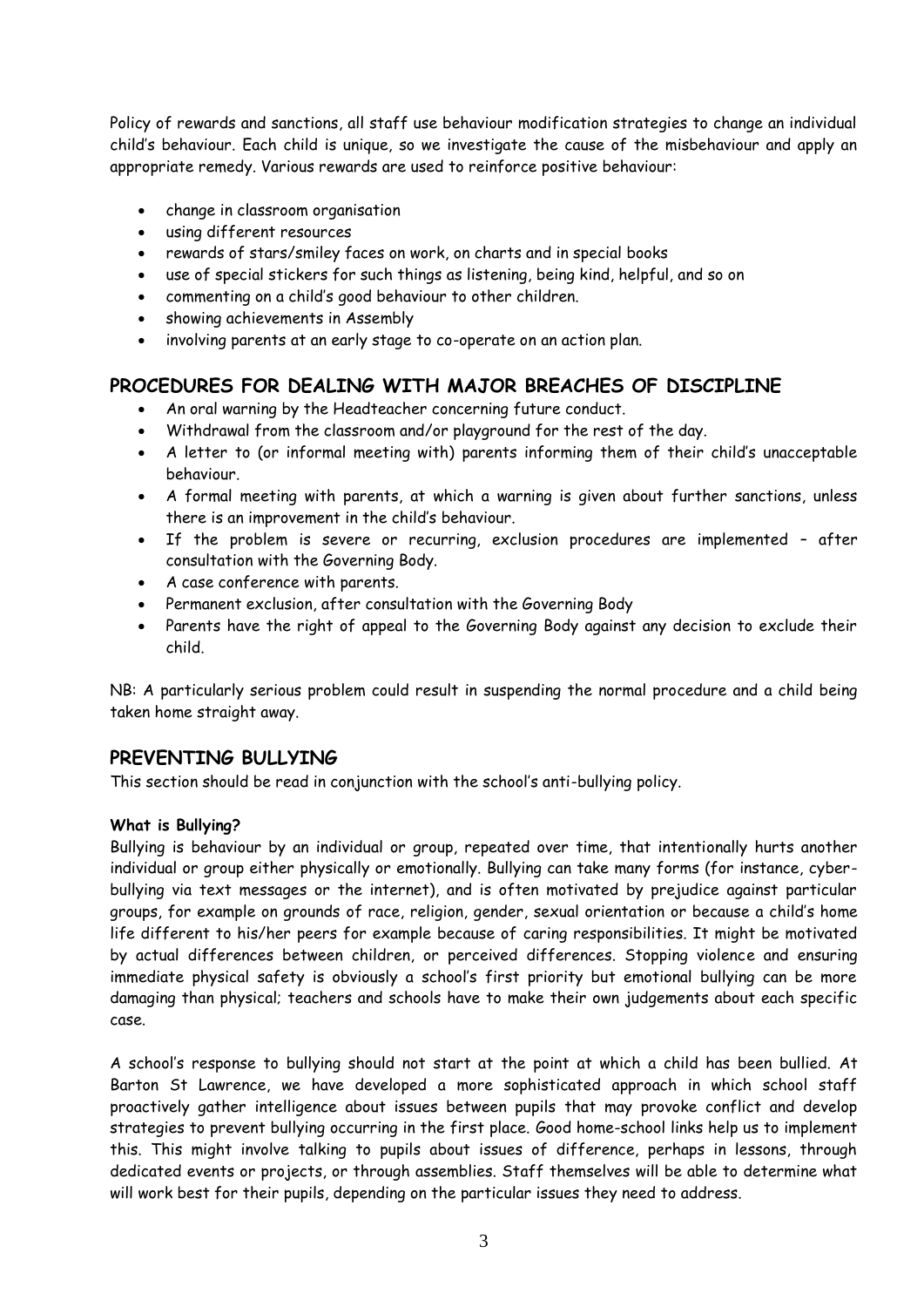Schools that excel at tackling bullying have created an ethos of good behaviour where pupils treat one another and the school staff with respect because they know that this is the right way to behave. Values of respect for staff and other pupils, an understanding of the value of education, and a clear understanding of how our actions affect others permeate the whole school environment and are reinforced by staff and older pupils who set a good example to the rest.

# **CONFISCATION OF INAPPROPRIATE ITEMS**

If a child is in possession of inappropriate, unsafe or expensive items in school these will be confiscated and kept in a safe place until the end of the school day. Confiscated items will then be handed to the child's parent or guardian, except in the case of weapons including knives or extreme or child pornography which must be handed to the police. The child's parents will be informed should this action be necessary.

There are two sets of legal provisions which enable school staff to confiscate items from pupils:

- 1. The general power to discipline enables a member of staff to confiscate, retain or dispose of a pupils' property as a punishment. Staff are protected against liability for damage to, or loss of, any confiscated items provided they have acted lawfully and reasonably.
- 2. Power to search without consent for 'prohibited items' including:
	- a. Knives and weapons
	- b. Alcohol
	- c. Non-prescribed or illegal drugs
	- d. Stolen items
	- e. Tobacco and cigarette papers
	- f. Pornographic images

g. Any article that has been or is likely to be used to commit an offence, cause personal injury or damage to property

h. Any item banned by the school that has been identified to the school community as an item which may be searched for.

# **CONDUCT OUTSIDE THE SCHOOL GATES**

Teachers have a statutory power to discipline pupils for misbehaving outside of school premises. Headteachers have a specific statutory power to regulate pupils' behaviour in these circumstances 'to such an extent as is reasonable.'

Non-criminal bad behaviour and bullying which occurs off the school premises and is witnessed by a staff member or reported to the school will be subject to the sanctions of the school behaviour policy and the child's parents will be informed when the pupil is:

- Taking part in any school-organised or school-related activity
- Travelling to or from school
- Wearing the school uniform
- In some other way identifiable as a pupil at the school.

The teacher may also discipline for misbehaviour at any time, whether or not the conditions above apply, that could have repercussions for the orderly running of the school or poses a threat to another pupil or member of the public or could adversely affect the reputation of the school.

## **INTERVENTION**

If a child attacks another child or adult violently and refuses to calm down, then physical restraint is necessary. The child is removed and taken to the Headteacher who contacts the child's parents. The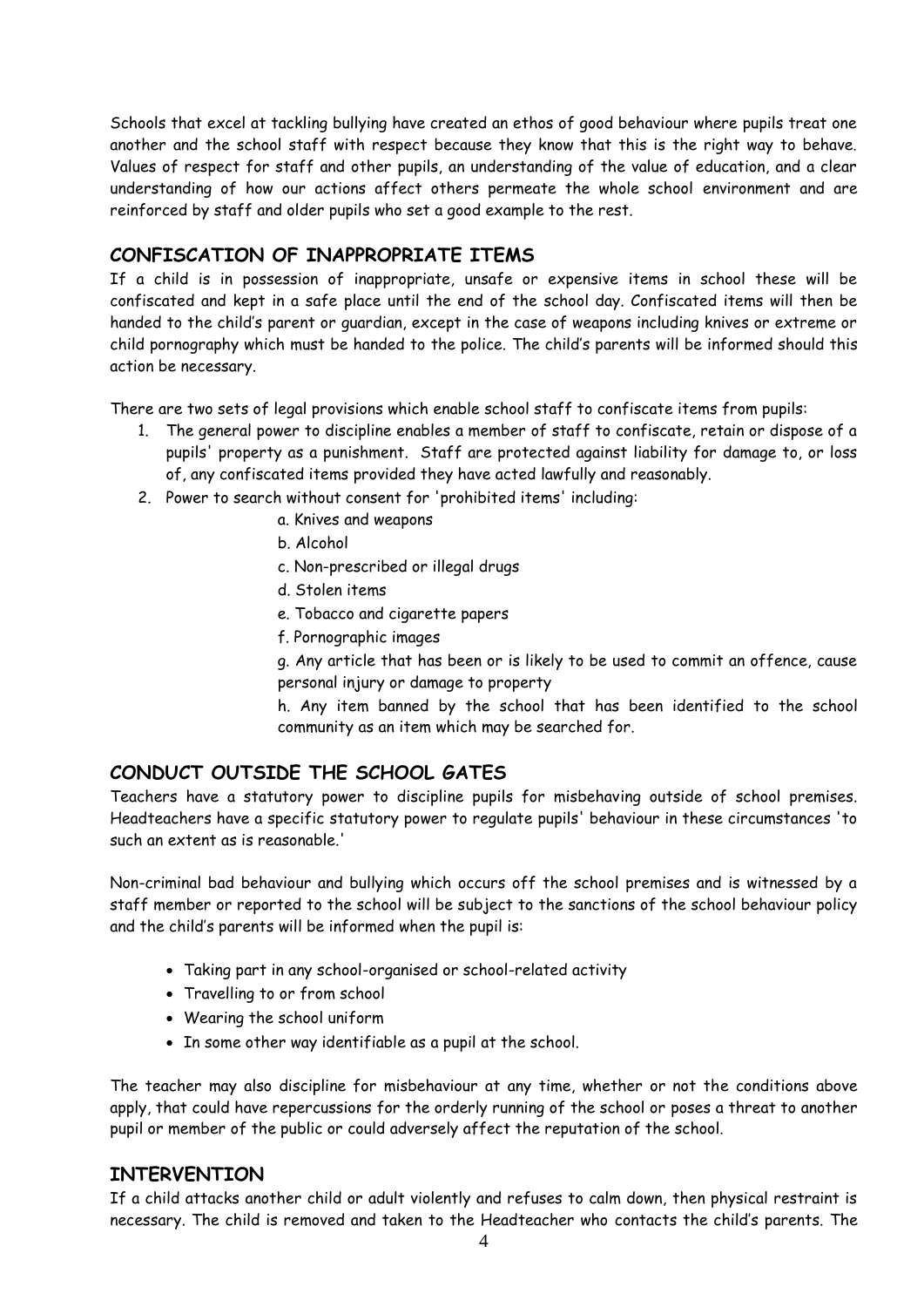situation is discussed with the Headteacher, who will work with the member of staff and parents to devise an action plan to meet that child's and the school's needs.

# **INCIDENT LOG**

This is used to record:

- any incidents involving a child, or anyone employed in school, resulting in personal injury or damage to property
- loss, theft, or damage to property
- any other incidents or matters of a serious nature.

These incidents are ones that might give rise to disciplinary or legal action or become a matter of public interest.

## **LUNCHTIME SUPERVISION**

At lunchtime, supervision is by members of our non-teaching staff who are employed as Welfare Assistants over the lunchtime period. The Welfare Assistants are expected to maintain order; usually by reminding children of the standard of behaviour expected. The Welfare Assistants follow the rewards and sanctions as detailed above.

# **PARENTS**

Parents can help by recognising that an effective School Behaviour Policy requires close co-operation between parents, teachers and children. Parents should discuss the school rules with their child, emphasising that they support the rules. Attending Parents' Evenings and parents' functions and by developing informal contacts with school helps to reinforce their support for the Policy. Learning and teaching cannot take place without sound discipline and parents should recognise that staff will deal with behaviour problems patiently and positively.

## **COMPLAINTS PROCEDURE**

The school complaints procedure indicates that:

*A concern or complaint should be made in person, by telephone or in writing to the Headteacher at the School. If the complaint is about the Headteacher or a Governor it should be referred to the Chair of Governors of the school. A complaint made to a Governor, Local Authority Officer or Councillor, the Education Department at County Hall or to a local Area Education Office will be referred to the Headteacher or Chair of Governors, as appropriate, for investigation. Anonymous complaints cannot be dealt with unless they are about very serious matters.* 

When dealing with complaints, the following guidance should be borne in mind:

1) All complaints about the use of force should be thoroughly, speedily and appropriately investigated.

2) Where a member of staff has acted within the law – that is, they have used reasonable force in order to prevent injury, damage to property or disorder – this will provide a defence to any criminal prosecution or other civil or public law action.

3) When a complaint is made the onus is on the person making the complaint to prove that his/her allegations are true – it is not for the member of staff to show that he/she has acted reasonably.

4) Suspension should not be an automatic response when a member of staff has been accused of using excessive force. Reference should be made to the "Dealing with Allegations of Abuse against Teachers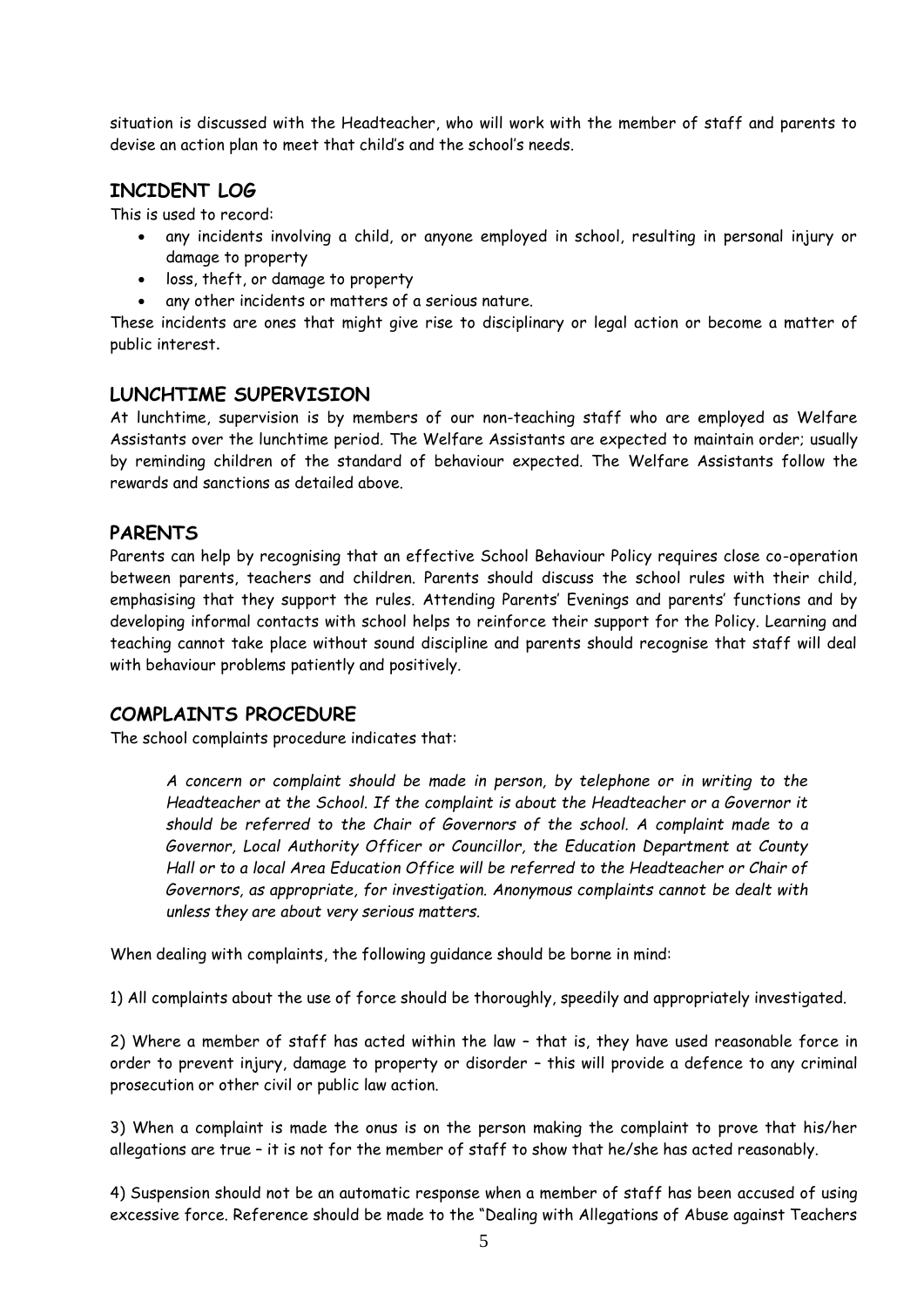and Other Staff" guidance where an allegation of using excessive force is made against a teacher. This guidance makes clear that a person should not be suspended automatically, or without careful thought.

5) Schools must consider carefully whether the circumstances of the case warrant a person being suspended until the allegation is resolved or whether alternative arrangements are more appropriate.

6) If a decision is taken to suspend a teacher, the school should ensure that the teacher has access to a named contact who can provide support.

7) Governing bodies should always consider whether a teacher has acted within the law when reaching a decision on whether or not to take disciplinary action against the teacher.

8) As employers, schools and local authorities have a duty of care towards their employees. It is important that schools provide appropriate pastoral care to all members of staff

Policy updated in consultation with governors, staff and pupils July 2014

Reviewed September 2020

Date of next review September 2022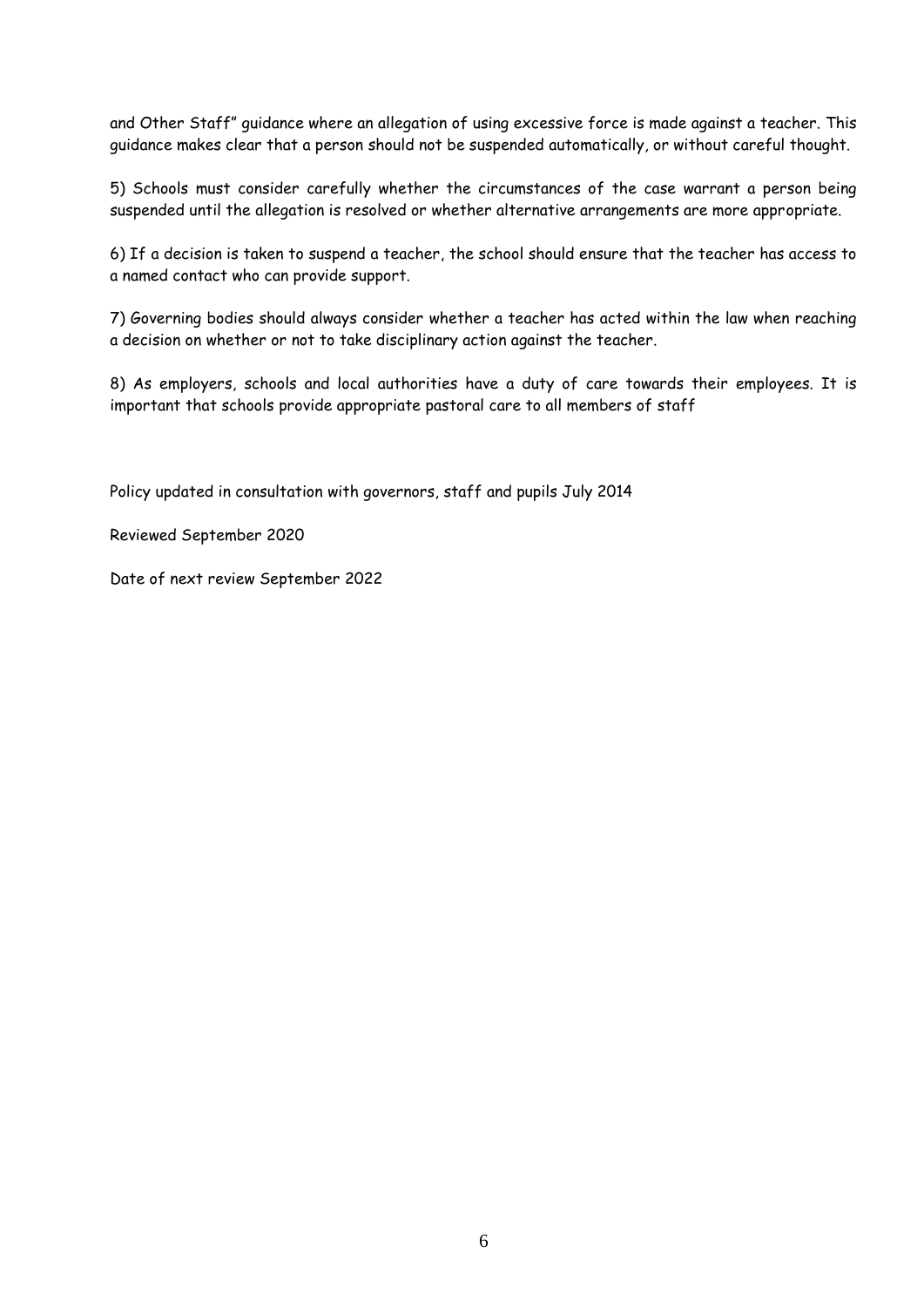# **Behaviour for Learning Policy: COVID-19 addendum**

St Lawrence CE Primary School



| Approved by:        | <b>School Governors</b> | Date: September 2020 |
|---------------------|-------------------------|----------------------|
| Last reviewed on:   | September 2021          |                      |
| Next review due by: | September 2022          |                      |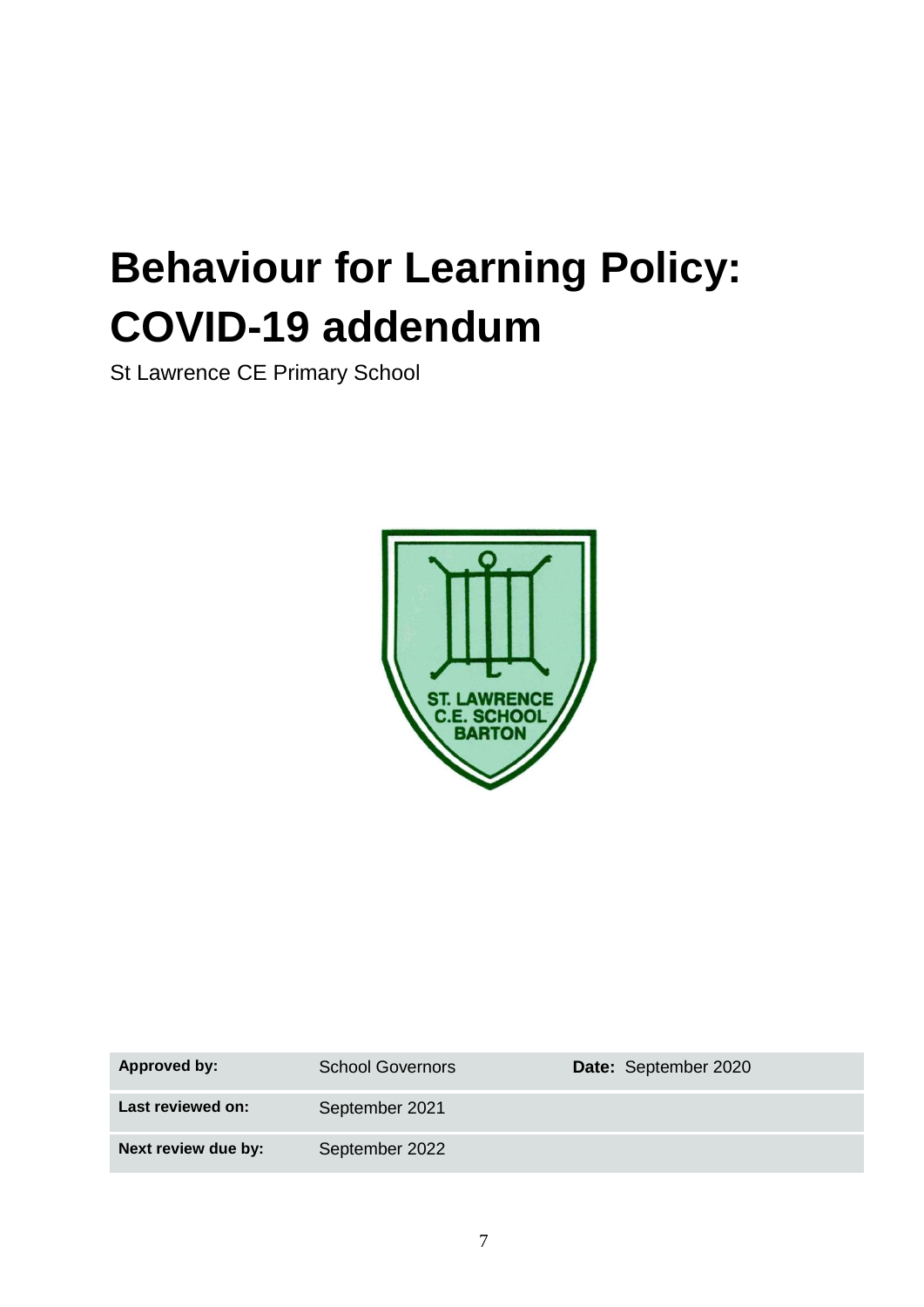# **Covid-19 Addendum to the Behaviour for Learning Policy for St Lawrence CE Primary School**

#### **Scope and definitions**

This addendum applies from the start of the autumn term 2020. It reflects updated advice from Lancashire Education Authority

It sets out changes to our normal Behaviour for Learning Policy in light of coronavirus, and should be read in conjunction with that policy. Unless covered here, our normal Behaviour for Learning Policy continues to apply.

This addendum is subject to change, in response to any new or updated guidance the government may publish and will be reviewed accordingly

#### **The school rules**

We ask our children and staff in school to support these **additional** school rules:

| Our school rules                            |                                                                                                                                                                                       |
|---------------------------------------------|---------------------------------------------------------------------------------------------------------------------------------------------------------------------------------------|
| We stay in our class bubbles throughout the | This means:                                                                                                                                                                           |
| school day                                  |                                                                                                                                                                                       |
|                                             | To look after each other we only play, work and talk to<br>children in our own class                                                                                                  |
| We wash our hands carefully                 | We wash our hands at the start of the day and before<br>and after playtime and lunch. We wash our hands when<br>our teachers ask us to. If we cough and sneeze, we wash<br>our hands. |
| We take care of our own equipment           | We use our own books, pencils, rulers and colours. We<br>keep them safe when we do not need them. We always<br>use only our own drinking bottle.                                      |
| We remember to always catch our coughs and  | We catch our coughs and sneezes in a tissue or the inside                                                                                                                             |
| sneezes. We act safely towards others       | of our elbow.                                                                                                                                                                         |
|                                             | We never cough or spit at any one else at all.                                                                                                                                        |

#### **Our rules outside the classroom**

| We play in our designated areas              | We stay in the space for our class even if we have friends |
|----------------------------------------------|------------------------------------------------------------|
|                                              | in another group                                           |
| We eat our own food and drink our own drinks | To keep safe we do not share our food                      |
| We think about others when we play           | We make sure everyone has space. We keep our hands         |
|                                              | and feet to ourselves.                                     |
| We always listen and follow our teachers     | We work together as a team                                 |
| instructions                                 |                                                            |

#### **Our learners at home**

| We try our best with our work                 | We show that we are ready to 'give it a go'            |
|-----------------------------------------------|--------------------------------------------------------|
| We help our parents and carers to support us  | We follow instructions at home. We try to follow the   |
| at home                                       | timetable our teacher suggests. We make sure that we   |
|                                               | take regular breaks                                    |
| We ask a question when we are stuck           | We remember that our family and our teachers at school |
|                                               | are always ready to help us                            |
| We remember our rules for staying safe online | We only use the websites which adults ask us to. We do |
|                                               | not talk to people we do not know online.              |
| We are always polite and helpful              | We are good role models                                |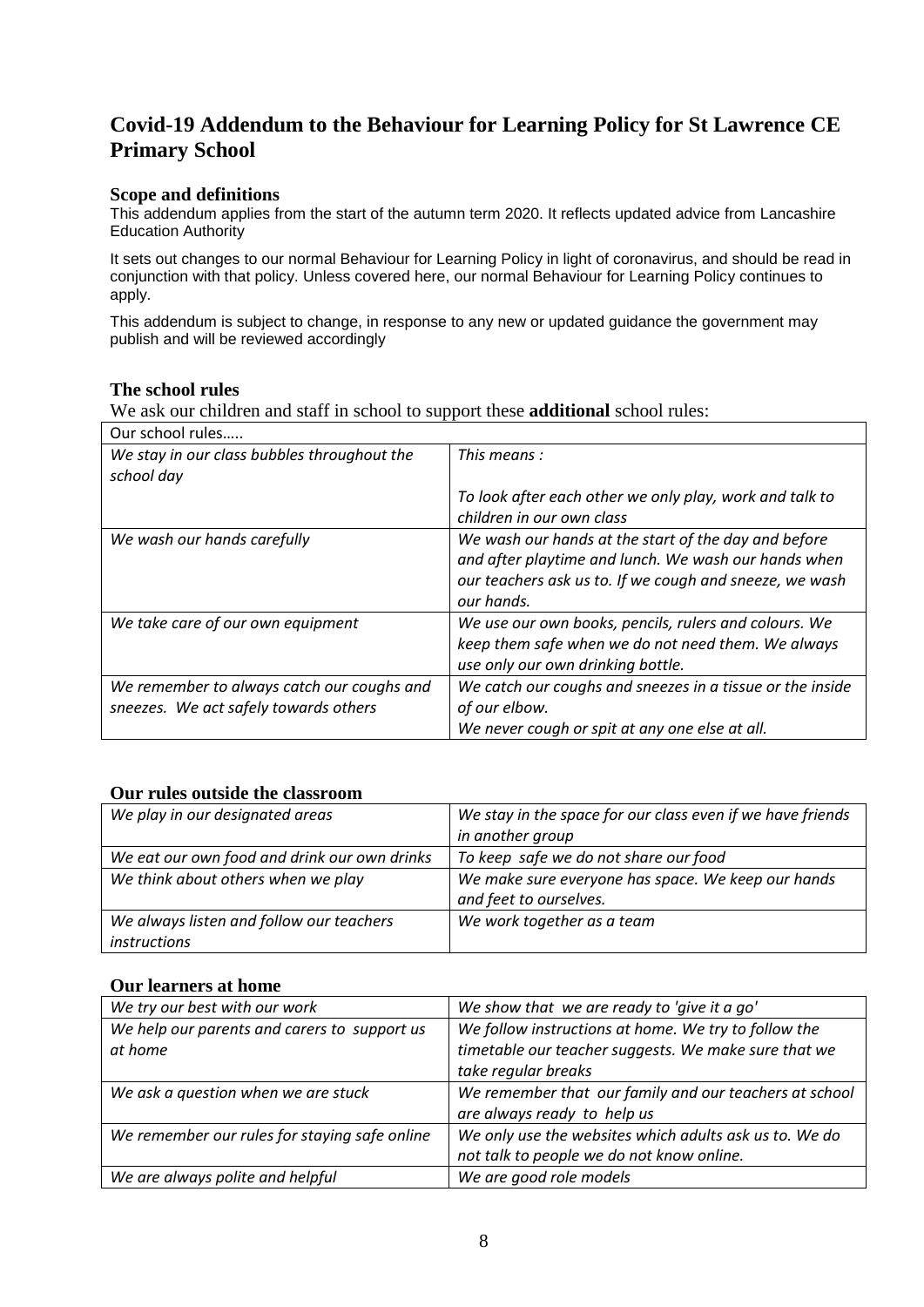#### **1. Our school routines**

| When we:             | We:                                                                                                                                                                                                                                                                                         |
|----------------------|---------------------------------------------------------------------------------------------------------------------------------------------------------------------------------------------------------------------------------------------------------------------------------------------|
| Arrive at school     | Wait patiently until the school gate is open. We say goodbye to our<br>parents at the school gate and go straight to our classrooms                                                                                                                                                         |
| Enter school         | We enter school through our designated entrance and walk sensibly to<br>class. We wash our hands before we sit in our places                                                                                                                                                                |
| Leave school         | We wait sensibly in the classroom until the teacher can see our parents in<br>our class waiting area. WE are careful to keep our distance from children<br>who are not in our bubbles and we leave the playground promptly.                                                                 |
| Go out to play       | We stay in the marked area of the playground. Our class teacher will stay<br>with us.                                                                                                                                                                                                       |
| Go for our lunch     | We wait in the hall until we are told that we can move to the playground.<br>We walk straight to our designated space, keeping our distance from<br>anyone who is not in our class. We will only play in our designated space<br>and we will ask permission if we need to go to the toilet. |
| Enter our classroom  | We enter school through our designated entrance and walk sensibly to<br>class. We wash our hands before we sit in our places                                                                                                                                                                |
| Use school equipment | We only use equipment that is allocated to our own class                                                                                                                                                                                                                                    |

#### **2. Our school sanctions**

Our usual school sanctions apply when children in school do not follow our school rules. *We will always use a restorative approach to dealing with poor behaviour. This will apply particularly in cases were the rules that are broken relate to safety in school. We will ask children to reflect on the consequences of their behaviour choices. Our restorative questions are:*

- *What happened?*
- *What were you thinking of at the time?*
- *What have you thought about since?*
- *Who has been affected by what you have done?*
- *In what way have they been affected?*
- *What do you think you need to do to make things right?*

## **Our school rewards**

Our usual class and school rewards will apply.

## **3. Pupil Support**

We understand that this is a difficult time for children and we will provide support for our children to settle back into school following a school closure. This will include:

- *Refreshing all our children on our school routines and expectations*
- *Talking to our children about our behaviours, rules and routines and why we need these*
- *Talking to our children about how they might be feeling and how to deal with their feelings*